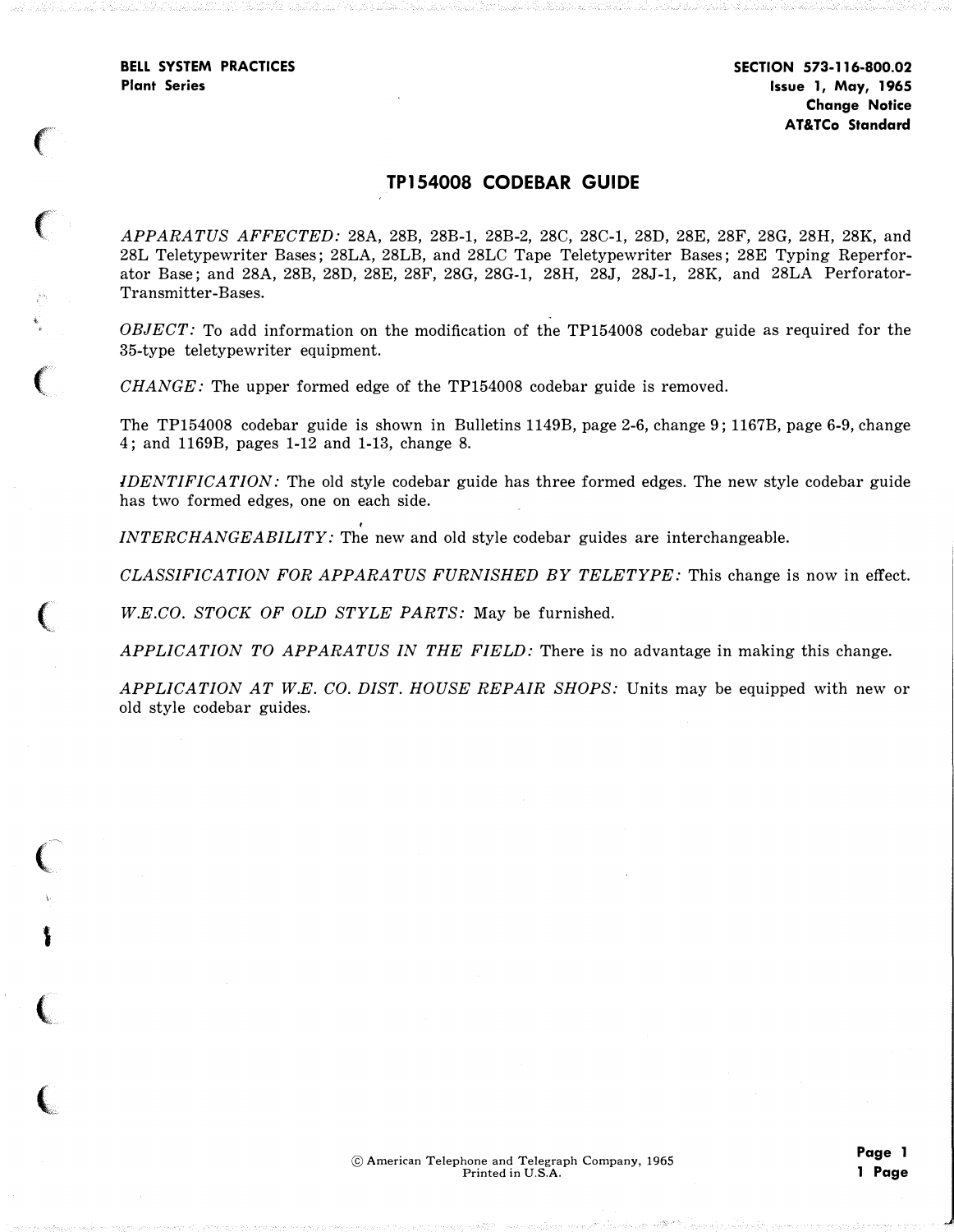$\big($ 

 $\big($ 

l

 $\big($ 

 $\big($ 

 $\big($ 

 $\big($ 

 $\big($ 

# TP151728 SPRING; TP150026 AND TP151640 SHOE LEVERS; TP129289, TP150028,

#### TP150032, TP150033, TP154694, TP155047, TP157032, AND TP158182 DISCS

APPARATUS AFFECTED: All 28-Type Teletypewriter Bases.

All 28-Type Typing Units.

All 28-Type Typing Reperforator Units.

28A, 28C, 28D, 28D-1, 28D-2, 28D-3, 28D--4, and 28D-6 Reperforator-Transmitter Sets.

All 28-Type Sequence Selector Units.

All 28-Type Perforator-Transmitter-Bases.

28B, 28C, 28E, 28F, 28G, 28G-1, 28H, 28H-1, 28H-2, 28H-3, 28H-4, 28H-5, and 28LA Transmitter-Distributor Units.

28A Receiving Selector.

28A, 28C, 28D, 28D-1, 28D-2, 28D-3, 28D-4, 28D-6, 28E, 28F, 28F-1, 28F-2, and 28G Reperforator-Transmitter Units.

28A, 28A-1, 28A-2, 28D, 28D-1, 28D-2, 28J, 28J-1, 28J-2, 28J-3, 28K, and 28L Distributors.

TP151728 Spring; TP150026 and TP151640 Shoe Levers; TP129289, TP150028, TP150032, TP150033, TP154694, TP155047, TP157032, and TP158182 Discs.

OBJECT: To prevent possible spring breakage.

CHANGE: The core hardness of the TP150026 and TP151640 clutch shoe levers has been changed from Rockwell C-60 to Rockwell C-30-45, and the finish changed from black-oxide to flash nickel.

The TP151728 spring associated with either the TP150026 or TP151640 shoe lever has been modified by placing a  $\pm 15$  degree relationship on the relative angular positions of the spring hook plains which are nominally 90 degrees apart.

The hardness of the case-hardened spring post which is part of the clutch discs listed below has been changed from Rockwell C-60 to Rockwell C-40 to C-50, and a 0.005 deep groove has been added.

The parts are shown in the following bulletins:

#### TP150026 SHOE LEVER

| Bulletin 1149B      | Page $1-11$<br>Page $2-9$ | Change 9<br>Change 11 |
|---------------------|---------------------------|-----------------------|
|                     | Page 3-19<br>Page $3-20$  | Change 11<br>Change 9 |
| Section 573-115-800 | Pages 27 and 28           | Issue 1               |
| Bulletin 1159B      | Page $2-4$                | Change 2              |
| Bulletin 1160B      | Page $2-6$                | Change 1              |
| Bulletin 1161B      | Page $2-12$               | Change 2              |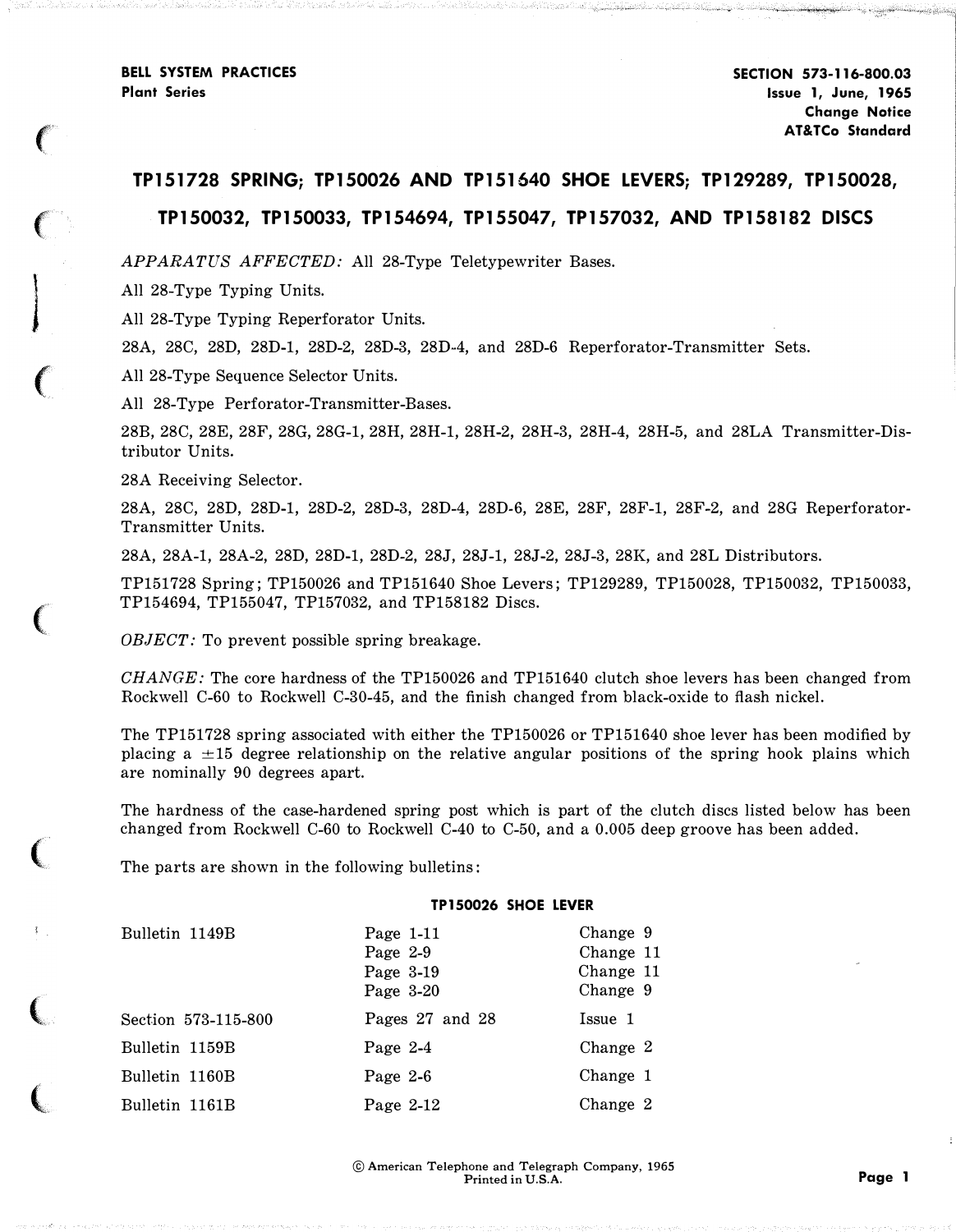### SECTION 573-116-800.03

| Bulletin 1165B      | Page 2-9<br>Page 2-10                           | Change 4<br>Change 4                           |   |
|---------------------|-------------------------------------------------|------------------------------------------------|---|
| Bulletin 1167B      | Page 2-4<br>Page 6-12                           | Change 6<br>Change 4                           |   |
| Bulletin 1169B      | Page 1-24<br>Page 4-22                          | Change 7<br>Change 7                           |   |
| Bulletin 1170B      | Page 2<br>Page 10                               | Change 2                                       |   |
| Bulletin 1171B      | Page 15<br>Page 16<br>Page 17                   | Change 1<br>Change 1<br>Change 1               | j |
| Bulletin 1172B      | Page 2                                          | Change 3                                       |   |
| Bulletin 1182B      | Page 1-12<br>Page 1-13                          | Original<br>Original                           |   |
| Bulletin 1185B      | Page 3                                          | Original                                       |   |
|                     | TP151640 SHOE LEVER                             |                                                |   |
| Bulletin 1149B      | Page 3-20                                       | Change 9                                       |   |
| Bulletin 1160B      | Page 2-6                                        | Change 1                                       |   |
| Bulletin 1167B      | Page 2-2                                        | Change 6                                       |   |
| Bulletin 1172B      | Page 2                                          | Change 3                                       |   |
| Bulletin 1185B      | Page 3                                          | Original                                       |   |
| Section 573-115-800 | Page 28                                         | Issue 1                                        |   |
|                     | <b>TP151728 SPRING</b>                          |                                                |   |
| Bulletin 1149B      | Page 1-11<br>Page 2-9<br>Page 3-19<br>Page 3-20 | Change 9<br>Change 11<br>Change 11<br>Change 9 |   |
| Section 573-115-800 | Pages 27 and 28                                 | Issue 1                                        |   |
| Bulletin 1159B      | Page 2-4                                        | Change 2                                       |   |
| Bulletin 1160B      | Page 2-6                                        | Change 1                                       |   |
| Bulletin 1161B      | Page 2-12                                       | Change 2                                       |   |
| Bulletin 1165B      | Page 2-9<br>Page 2-10                           | Change 4<br>Change 4                           |   |
| Bulletin 1167B      | Page 2-2<br>Page 2-4                            | Change 6<br>Change 6                           |   |
| Bulletin 1169B      | Page 1-24<br>Page 3-6                           | Change 7<br>Change 6                           |   |

Bulletin 1170B Page 8 Change 2<br>Page 10 Change 2

Page 3-34 Change 6 Page 3-34 Change 6<br>Page 4-22 Change 7

Page 8<br>Page 10 Change 2

Change 2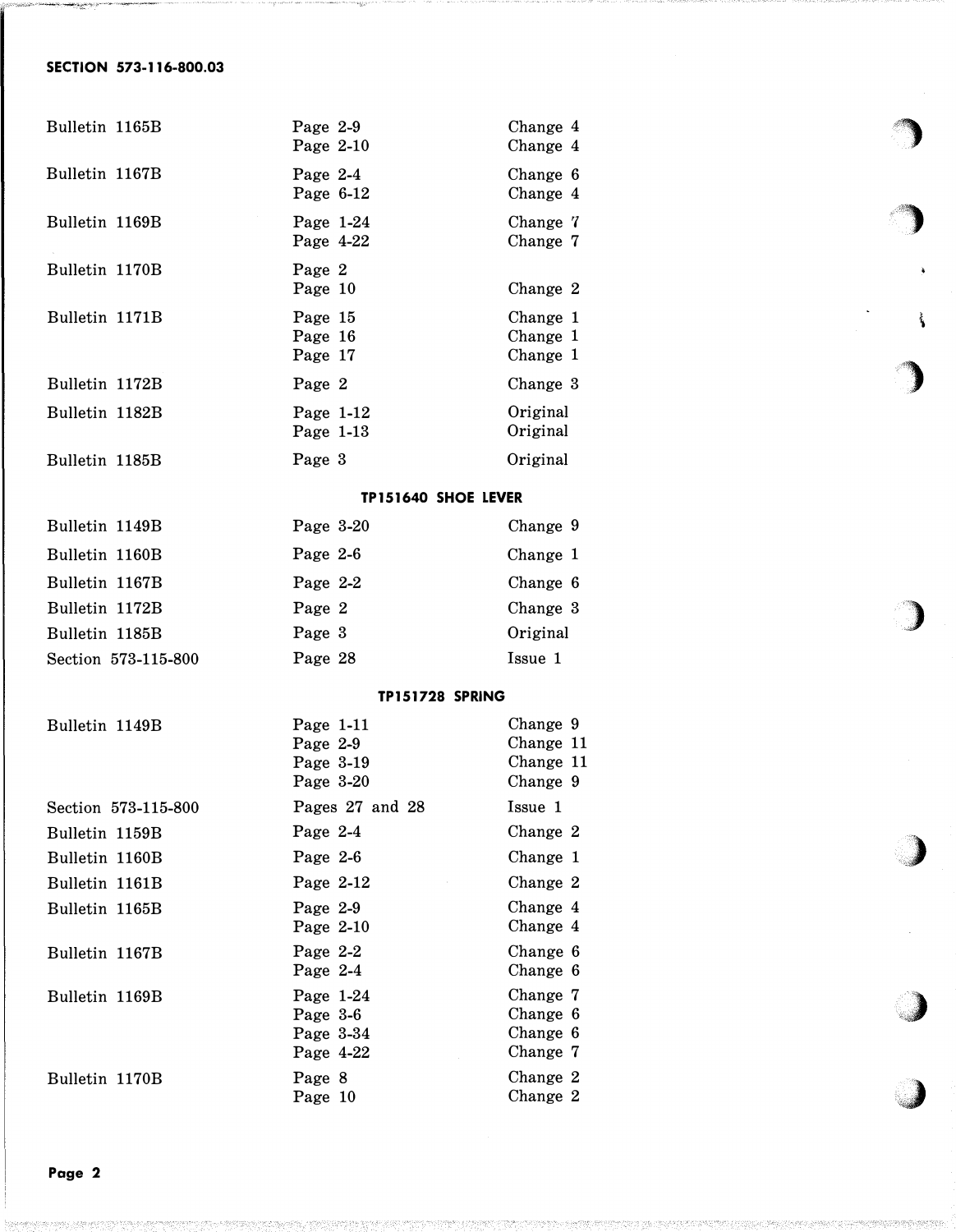Bulletin 1171B Page 15 Change 1

 $\left($ 

 $\left($ 

 $\big($ 

 $\left( \right)$ 

 $\big($ 

 $\big($ 

(

Bulletin 1172B Page 2 Change 3 Bulletin 1182B Page 1-12 Original Bulletin 1185B Page 3 Original

| TP151728 SPRING | <b>DISCS</b> |
|-----------------|--------------|
|-----------------|--------------|

Page 16 Change 1 Page 17 Change 1

|                | Page 1-13                                                                                           | Original                                                                                        |                                                                                                                                      |
|----------------|-----------------------------------------------------------------------------------------------------|-------------------------------------------------------------------------------------------------|--------------------------------------------------------------------------------------------------------------------------------------|
| Bulletin 1185B | Page 3                                                                                              | Original                                                                                        |                                                                                                                                      |
| Bulletin 1146B | Page 6<br>Page 27<br>Page 30<br>Page 30                                                             | Original<br>Original<br>Original<br>Original                                                    | Disc TP150028<br>Disc TP150028<br>Disc TP150032<br>Disc TP150033                                                                     |
| Bulletin 1149B | Page 3-21<br>Page 3-19<br>Page 1-11<br>Page 2-9<br>Page 3-19<br>Page 3-20<br>Page 3-20<br>Page 3-73 | Change 9<br>Change 11<br>Change 9<br>Change 11<br>Change 11<br>Change 9<br>Change 9<br>Change 9 | Disc TP150032<br>Disc TP150033<br>Disc TP154694<br>Disc TP154694<br>Disc TP154694<br>Disc TP154694<br>Disc TP155047<br>Disc TP157032 |
| Bulletin 1159B | Page 1-3<br>Page 2-4                                                                                | Change 2<br>Change 2                                                                            | Disc TP129289<br>Disc TP154694                                                                                                       |
| Bulletin 1160B | Page 2-6<br>Page 2-6                                                                                | Change 1<br>Change 1                                                                            | Disc TP154694<br>Disc TP155047                                                                                                       |
| Bulletin 1161B | Page 2-13<br>Page 2-12                                                                              | Change 2<br>Change 2                                                                            | Disc TP158182<br>Disc TP154694                                                                                                       |
| Bulletin 1166B | Page 2-11                                                                                           | Change 5                                                                                        | Disc TP158182                                                                                                                        |
| Bulletin 1167B | Page 6-12<br>Page 2-2<br>Page 2-4<br>Page 6-12                                                      | Change 4<br>Change 6<br>Change 6<br>Change 4                                                    | Disc TP150028<br>Disc TP154694<br>Disc TP154694<br>Disc TP154694                                                                     |
| Bulletin 1169  | Page 1-24<br>Page 3-6<br>Page 3-34<br>Page 4-22<br>Page 2-6                                         | Change 7<br>Change 6<br>Change 6<br>Change 7<br>Change 7                                        | Disc TP154694<br>Disc TP154694<br>Disc TP154694<br>Disc TP154694<br>Disc TP158182                                                    |
| Bulletin 1170  | Page 8<br>Page 10<br>Page 9<br>Page 11                                                              | Change 2<br>Change 2<br>Change 2<br>Change 2                                                    | Disc TP154694<br>Disc TP154694<br>Disc TP158182<br>Disc TP158182                                                                     |
| Bulletin 1171  | Page 15<br>Page 16<br>Page 17                                                                       | Change 1<br>Change 1<br>Change 1                                                                | Disc TP154694<br>Disc TP154694<br>Disc TP154694                                                                                      |
| Bulletin 1172  | Page 2<br>Page 4<br>Page 3<br>Page 4                                                                | Change 3<br>Change 3<br>Change 3<br>Change 3                                                    | Disc TP154694<br>Disc TP154694<br>Disc TP158182<br>Disc TP158182                                                                     |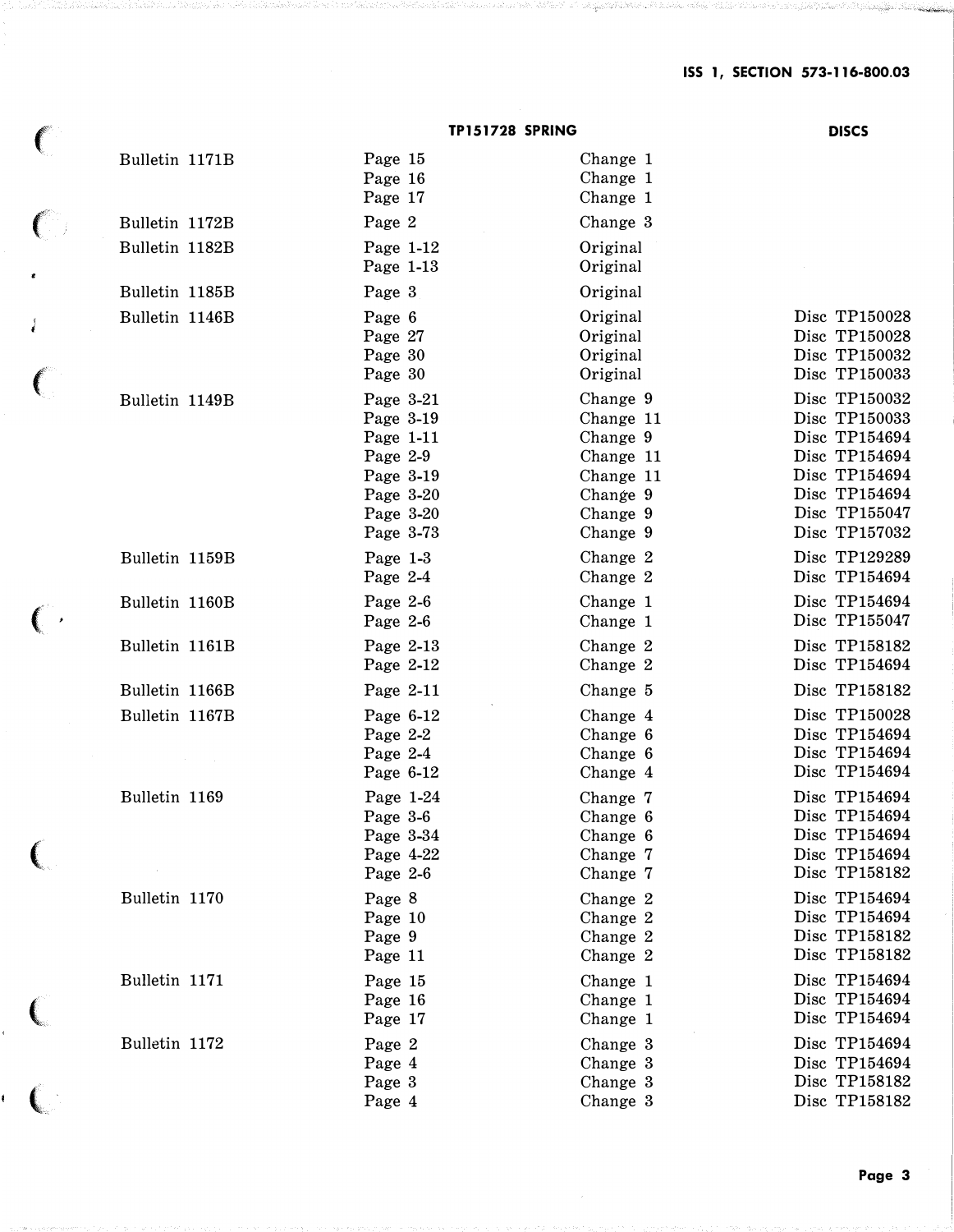#### SECTION 573-116-800.03

IDENTIFICATION: See "CHANGE".

INTERCHANGEABILITY: New and old style parts are interchangeable.

CLASSIFICATION FOR APPARATUS FURNISHED BY TELETYPE: This change shall be incorporated as soon as manufacturing conditions permit. This is expected to be about June, 1965.

"')

 $\boldsymbol{J}$ 

,,

r

)

·)

)

 $\mathcal{I}$ 

: J

W.E.CO. STOCK OF OLD STYLE PARTS: Shall not be used.

APPLICATION TO APPARATUS IN THE FIELD: Old style parts giving satisfactory service need not be replaced.

APPLICATION AT W.E.CO. DIST. HOUSE REPAIR SHOPS: All units shall be equipped with new style parts if parts involved require replacement or if parts are disassembled for other reasons.